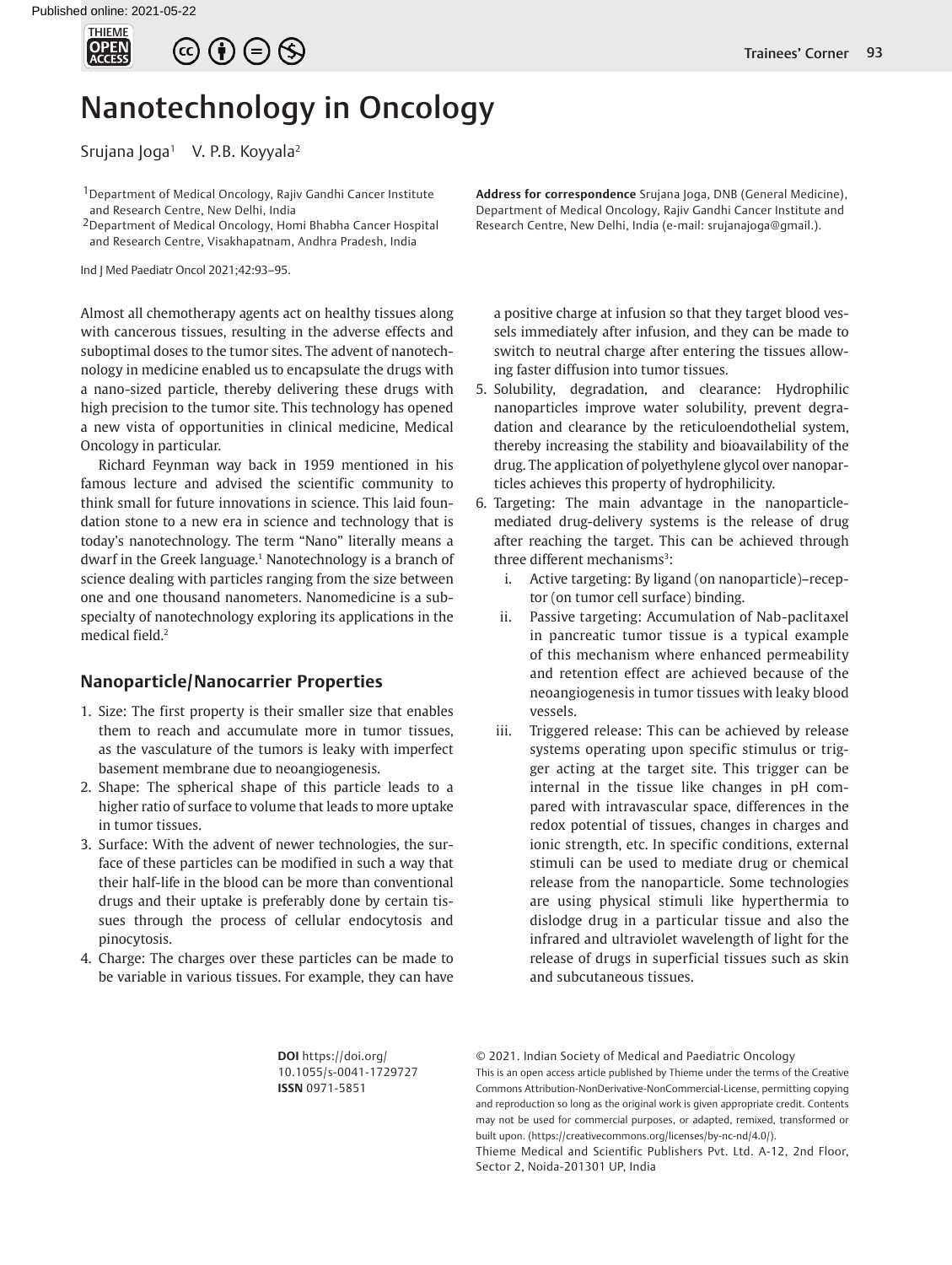# **Types of Nanoparticles**

- 1. Organic substances like proteins, lipids, protein-lipid polymers, liposomal particles, and gelatins such as hydrogels are commonly used.
- 2. Inorganic substances like silica, hafnium oxide, gold, magnetic particles.
- 3. Drug conjugates with antibodies.
- 4. Viral nanoparticles.

# **Applications of Nanotechnology in Oncology**

Coming to the uses of nanoparticles in oncology, they are used extensively in diagnostic applications, therapeutic purposes, and a combination of both referred to as theranostic applications (**►Table 1**).4

# **Diagnostic**

Nanoparticles have large surface area to volume ratio, due to which they can be densely covered with antibodies, small molecules, peptides, aptamers, and other moieties. These moieties can bind and recognize specific cancer molecules. Quantum dots, gold nanoparticles, and polymer dots are three common nanoparticle probes used in diagnosing cancer.

### **Detection of Biomarkers**

- A zinc oxide quantum dot-based immunoassay was developed for the detection of carcinoembryonic antigen in predicting tumor recurrence after the completion of colorectal cancer treatment.
- Gold nanoparticles for the detection of human epidermal growth factor receptor 2 in breast cancer.
- Various nanoparticles are used to detect DNA, RNA, miRNA sequences, methylation of histone proteins, and extracellular vesicles.

## **Detection of Cancer Cells**

Circulating tumor cells (CTCs) are already approved by the US Food and Drug Administration for prognostication in some cancers such as colorectal, breast, and prostate cancers. However, it is difficult to isolate CTCs in earlier stage due to their small number. Nanoparticles help in capturing and isolating CTCs by targeting some tumor-specific proteins among billions of cells, literally picking a needle in a haystack, for

|  | Table 1 Applications of nanotechnology |  |  |
|--|----------------------------------------|--|--|
|--|----------------------------------------|--|--|

| <b>Diagnostic</b>               | <b>Therapeutic</b>                       | <b>Theranostic</b>                                |
|---------------------------------|------------------------------------------|---------------------------------------------------|
| 1. Detection of<br>biomarker    | 1. Targeted drug<br>delivery             | For both diagnostic<br>and therapeutic<br>purpose |
| 2. Detection of<br>cancer cells | 2. Overcoming<br>multidrug<br>resistance |                                                   |
| 3. In vivo tumor<br>imaging     |                                          |                                                   |

example, detection of epithelial cell adhesion molecule using magnetic nanoparticles.

## **In Vivo Imaging**

Nanoparticle probes preferentially accumulate in tumor tissues through active or positive targeting, thereby a very useful tool in radiodiagnosis.<sup>5</sup> Ongoing clinical trials with nanotechnology-based applications in cancer diagnosis are listed below:

- Carbon nanoparticles as lymph node tracer in rectal cancer after neoadjuvant radiochemotherapy.
- Silica-hybrid nanoparticles for positron emission tomography imaging of patients with metastatic melanoma or malignant brain tumors.
- Nanoparticles are being evaluated as specific "immunosensors" to detect DNA, RNA, miRNA sequences, methylation of histone proteins, and extracellular vesicles.

# **Therapeutic**

### **Targeted Drug Delivery**

The main therapeutic application is to increase the efficacy and decrease the toxicity of conventional chemotherapeutic agents by targeted delivery. Some of the commonly used drugs are mentioned in **►Table 2**.

| Type of nanoparticle       | Active drug                               |  |
|----------------------------|-------------------------------------------|--|
| Liposome                   | Doxorubicin, cytarabine                   |  |
| Liposome (PEGylated)       | Doxorubicin, irinotecan                   |  |
| Liposome (Non-PEGylated)   | Daunorubicin, vincristine,<br>mifamurtide |  |
| Nanoparticle albumin bound | Paclitaxel                                |  |
| PEG protein conjugate      | L-Asparaginase                            |  |
| PEG-PLA polymeric micelle  | Paclitaxel                                |  |

**Table 2** Nanomedicines in oncology

Abbreviation: PEG-PLA, polyethylene glycol-polylactide.

| Advantages                                                           | <b>Disadvantages</b>                                                                                                      |  |
|----------------------------------------------------------------------|---------------------------------------------------------------------------------------------------------------------------|--|
| Increased solubility of<br>highly lipophilic drugs                   | Lack of proper knowledge about<br>the effect of nanoparticles on bio-<br>chemical pathways and processes<br>in human body |  |
| Tunable physical and<br>chemical properties                          | Unpredictable genotoxicity due to<br>insufficient toxicological assess-<br>ment studies                                   |  |
| Targeted drug delivery                                               | Carcinogenesis                                                                                                            |  |
| Drug release in a sustained<br>and controllable manner               | Elimination and metabolism vary<br>with different types of materials<br>used in nanoparticle synthesis                    |  |
| Good biocompatibil-<br>ity, bioavailability, and<br>biodegradability | More expensive                                                                                                            |  |
| Decreased toxicity or side<br>effects of drugs                       | Short shelf life                                                                                                          |  |